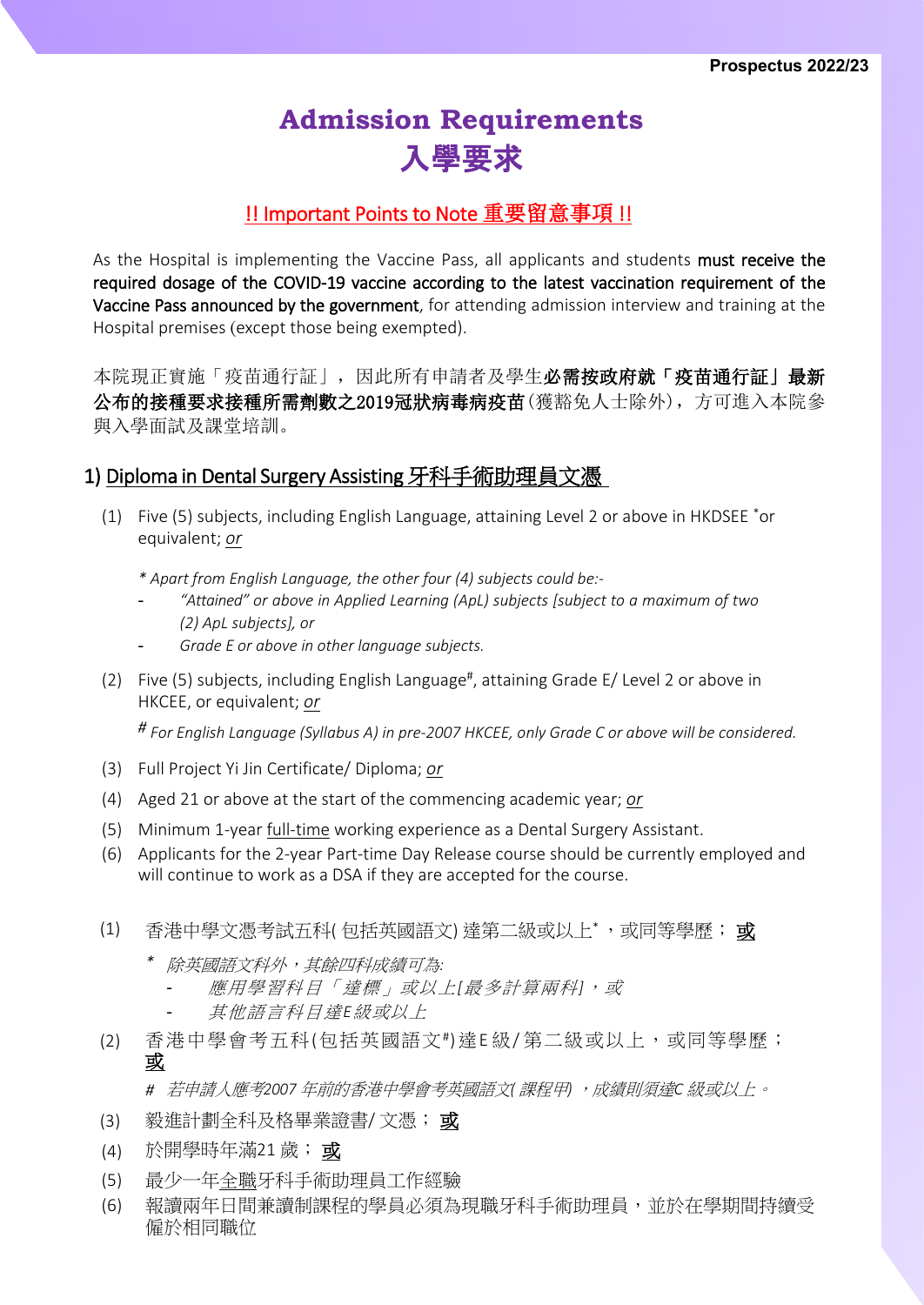## 2) Advanced Diploma in Dental Technology牙科工藝高等文憑

(1) Five (5) subjects, including English Language, attaining Level 2 or above in HKDSEE \*or equivalent; *or*

*\* Apart from English Language, the other four (4) subjects could be:-*

- *"Attained" or above in Applied Learning (ApL) subjects [subject to a maximum of two (2) ApL subjects], or*
- *Grade E or above in other language subjects.*
- (2) Five (5) subjects, including English Language#, attaining Grade E/ Level 2 or above in HKCEE, or equivalent; *or*

*# For English Language (Syllabus A) in pre-2007 HKCEE, only Grade C or above will be considered.*

- (3) Full Project Yi Jin Certificate/ Diploma; *or*
- (4) Aged 21 or above at the start of the commencing academic year.
- (1) 香港中學文憑考試五科(包括英國語文)達第二級或以上\*,或同等學歷; 或
	- *\** 除英國語文科外,其餘四科成績可為*:*
		- 應用學習科目「達標」或以上*[* 最多計算兩科*]* ,或
		- 其他語言科目達*E*級或以上
- (2) 香港中學會考五科(包括英國語文#)達E級/第二級或以上,或同等學歷; 或
	- *#* 若申請人應考*2007* 年前的香港中學會考英國語文 *(* 課程甲*)* ,成績則須達*C* 級或以上。
- (3) 毅進計劃全科及格畢業證書/ 文憑; 或
- (4) 於開學時年滿21 歲